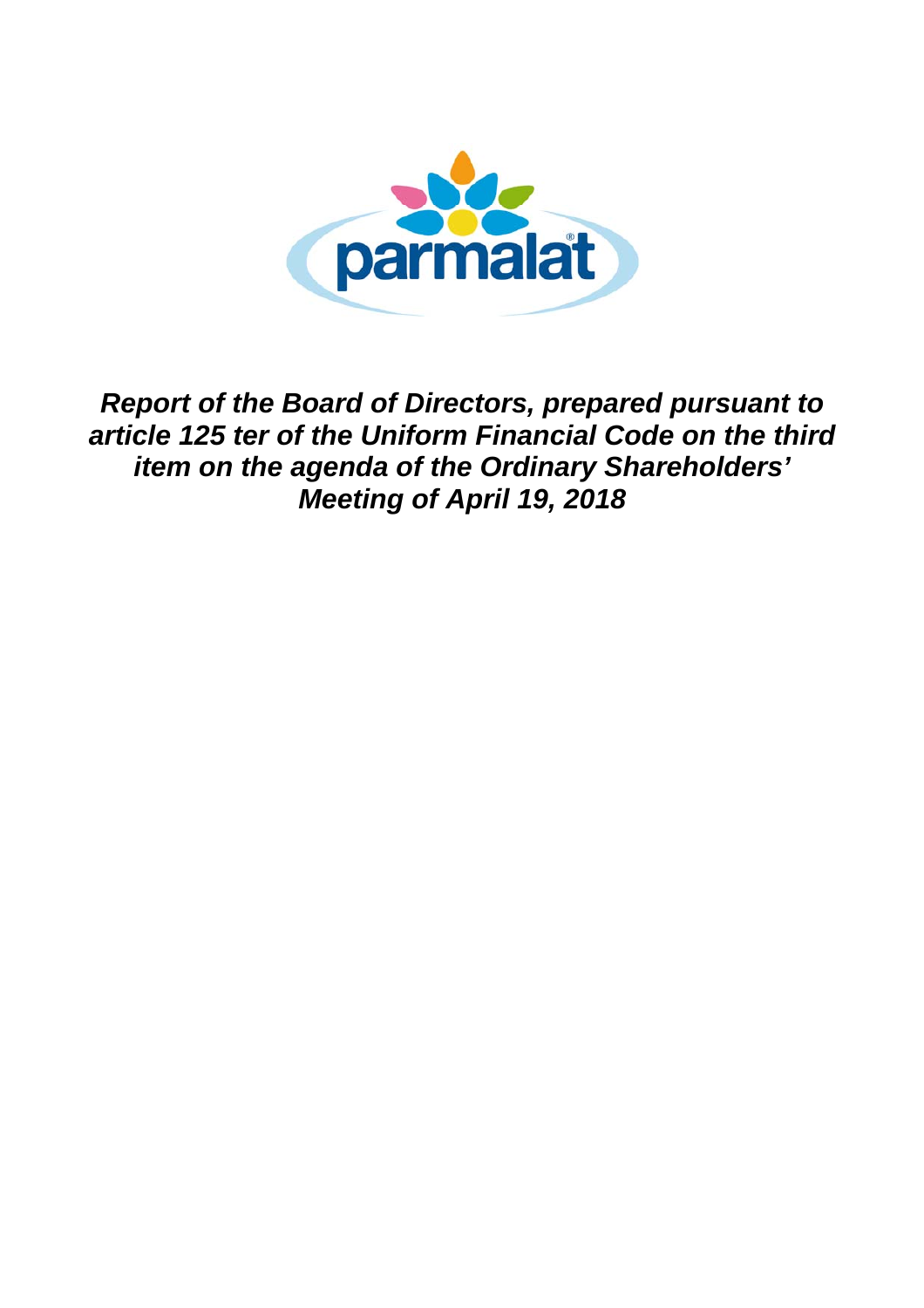Report of the Board of Directors on the *third item* on the agenda of the Ordinary Shareholders' Meeting:

- Election of a Director; pertinent and related resolutions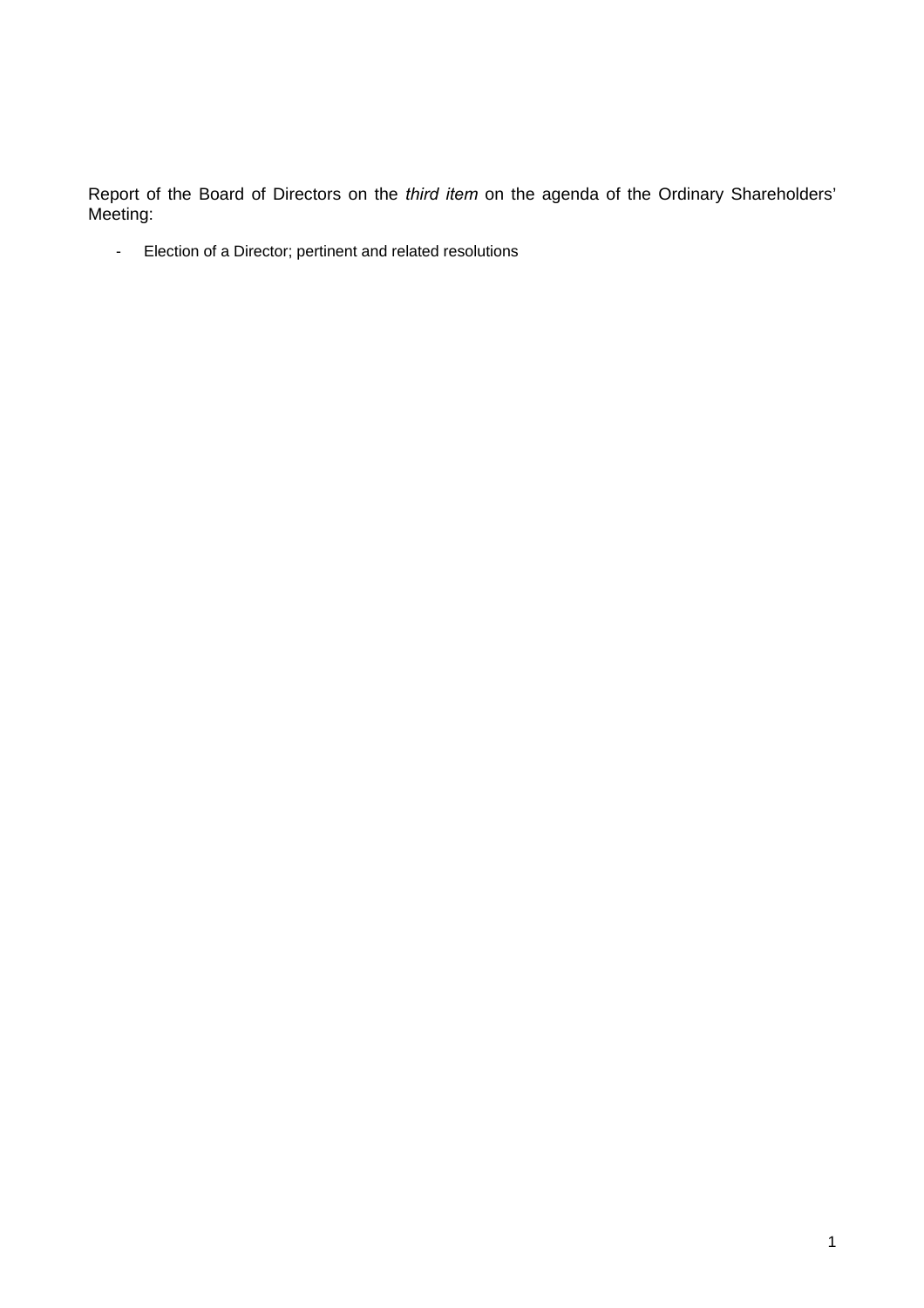## **Report of the Board of Directors on the third item on the agenda of the Ordinary Shareholders' Meeting:**

## **Election of a Director; pertinent and related resolutions.**

Dear Shareholders,

on July 28, 2017, Yvon Guérin, elected by the Shareholders' Meeting on April 29, 2016, drawn from the slate filed by Sofil S.a.s., resigned from the posts of Chief Executive Officer and General Manager of Parmalat, effective September 12, 2017.

At the meeting of September 12, 2017, the Board of Directors, upon a motion by the nonindependent Director Michel Peslier and taking into account the favorable conclusions developed through the activity carried out by the Nominating and Compensation Committee and the favorable opinion of the Board of Statutory Auditors, acting pursuant to Article 2386, Section 1, of the Italian Civil Code and Article 11 of the Company Bylaws, elected Jean-Marc Bernier to the Company's Board of Directors as a replacement for the resigning Director and named him Chief Executive Officer and General Manager.

The term of office of the newly elected Director will run until the next Shareholder's Meeting, which, consequently, will be required to elect a Director who will serve for the duration of the mandate of the current Board of Directors, i.e., until the date of the Shareholders' Meeting convened to approve the financial statements at December 31, 2018.

The slate voting procedure is not applicable in this instance, as it is required only when an entire new Board of Directors must be elected, pursuant to Article 11 of Parmalat's Bylaws. Consequently, the Shareholders' Meeting will adopt the resolution electing the new Director with the majorities required pursuant to law.

The Nominating and Compensation Committee, having been involved in the process aimed at electing a replacement for the resigning Chief Executive Officer, recommended that Jean-Marc Bernier be confirmed as a Company Director, in view of his professional standing, his expertise in the Company's business sector and his familiarity with the Group, which he acquired in the initial months of his mandate; the Board of Directors adopted this reccomendation.

In this regard, please note that exhaustive information about the Director's personal and professional characteristics and other posts he holds is available on the Company website.

It being understood that motions with candidates to the post of Director may be introduced directly at the Shareholders' Meeting, the shareholders should communicate to the Company and the public sufficiently in advance any nominating motions that they plan to introduce at the Shareholders' Meeting. These motions must be supported by exhaustive information about each candidate's personal and professional characteristics and by affidavits by which each candidate accepts to stand for election and attests, on his/her responsibility, that there is nothing that would